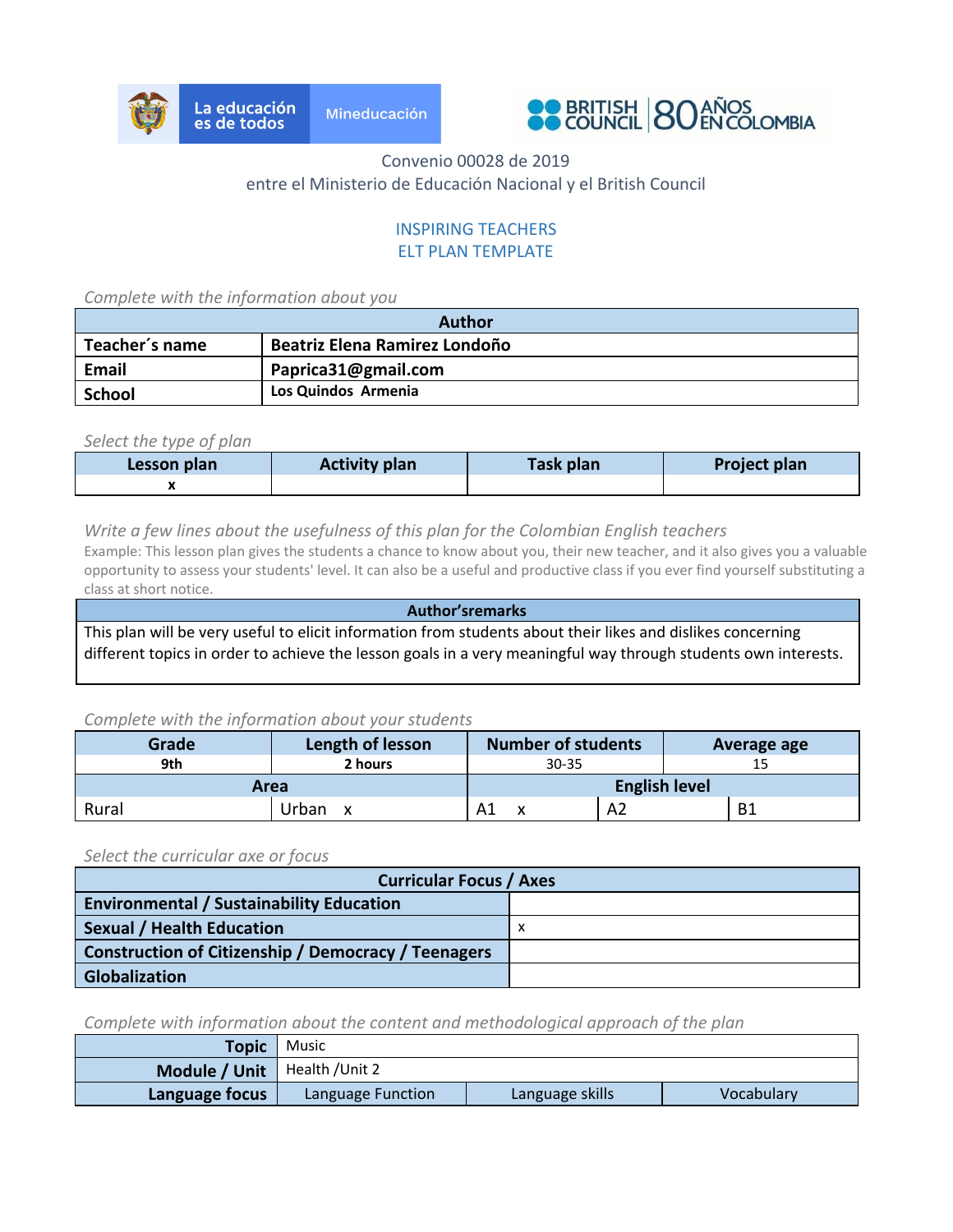



Convenio 00028 de 2019

## entre el Ministerio de Educación Nacional y el British Council

| Talking about likes and<br>dislikes |                        | Writing | Music genres |
|-------------------------------------|------------------------|---------|--------------|
| Principles / approach               | Communicative Approach |         |              |

*In "Aim", state what the learning goal is, in other words, what you want your students to achieve by the end of the session.*

*In "Subsidiary aims", relate the language skills (communicative and linguistic) students need to master in order to achieve the main aim of the lesson. Make sure the aims are learner-centred, specific, measurable, achievable, realistic, and action oriented.*

| Learning objectives    |                                                                                                                                                                                                                                 |  |  |
|------------------------|---------------------------------------------------------------------------------------------------------------------------------------------------------------------------------------------------------------------------------|--|--|
| Aim                    | By the end of this lesson, students will be able to talk about their likes and dislikes.                                                                                                                                        |  |  |
| <b>Subsidiary aims</b> | By the end of this lesson, students will be able to<br>Identify vocabulary related to different kinds of music.<br>Express short sentences about their likes and dislikes.<br>Write about their classmates' likes and dislikes. |  |  |

*List all the materials needed for this plan. Please, do not include any picture or photograph.*

| <b>Materials needed</b>  |
|--------------------------|
| <b>Board</b>             |
| <b>Markers</b>           |
| <b>Copies</b>            |
| <b>Printed emoticons</b> |
| Sheets of paper          |
| Students' notebooks      |

*Write the name for each state of the plan. Then in the "Procedure", write a detailed description of what the teacher and students do at each stage of the session.*

*Be sure to be thorough so any teacher can follow this plan. Write the procedure in third person and present tense.*

*Use these conventions: T= teacher S= students Ss= students*

| <b>Stage</b>            | <b>Procedure</b>                                                                                                                                                                                                                                                        | Time and<br><b>Patterns of</b><br>interaction          |
|-------------------------|-------------------------------------------------------------------------------------------------------------------------------------------------------------------------------------------------------------------------------------------------------------------------|--------------------------------------------------------|
| Warm up:<br>Ice-breaker | The teacher asks the students to make a brainstorming with the word<br>MUSIC, and she will make it on the board.<br>NOTE: In this part, the teacher will play different music genres and she will ask<br>the ss about the name of each genre to make it funnier for ss. | 10 minutes<br>T-SS<br>Group work<br>Individual<br>work |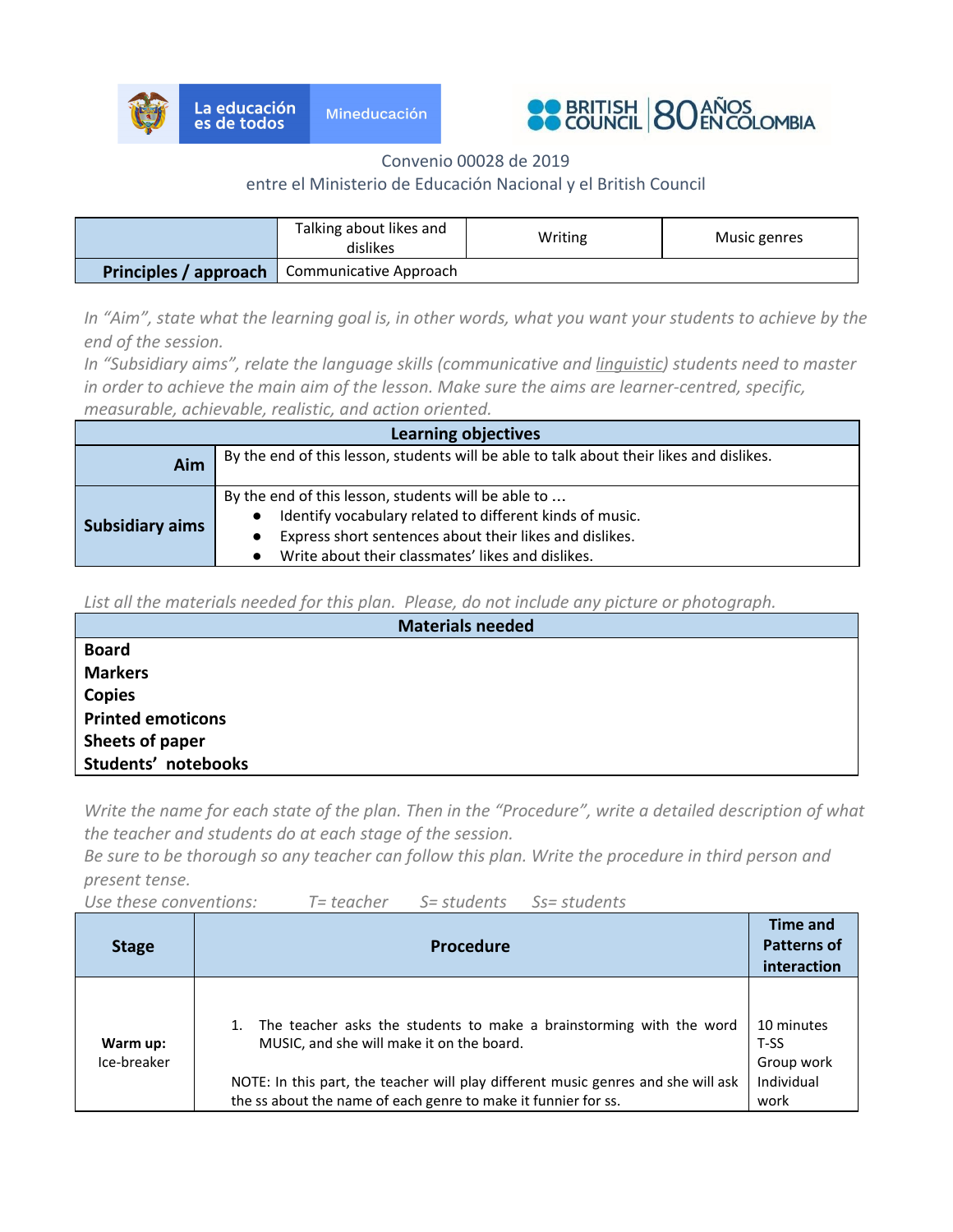



#### Convenio 00028 de 2019

# entre el Ministerio de Educación Nacional y el British Council

|                                            | Assessment: In this part there is no assessment                                                                                                                                                                                                                                                                                                                                                                                                                                                                                                                        |                                            |  |  |
|--------------------------------------------|------------------------------------------------------------------------------------------------------------------------------------------------------------------------------------------------------------------------------------------------------------------------------------------------------------------------------------------------------------------------------------------------------------------------------------------------------------------------------------------------------------------------------------------------------------------------|--------------------------------------------|--|--|
| Introduction:<br>Introducing<br>language   | The teacher will paste some flashcards around the classroom with a trivia<br>1.<br>about music (1 MINUTE PAPER) to check how much do the ss know about<br>music and their likes and dislikes about this topic.<br>The teacher will write the question what is your favorite music? And she<br>2.<br>will ask some ss about it.<br>3.<br>The teacher introduces I like, I don't like, I love, I hate using some<br>emoticons on the board and eliciting some information from ss.<br>Assessment: In this part the teacher will use the traffic light to be sure that ss |                                            |  |  |
|                                            | have understood some vocabulary.                                                                                                                                                                                                                                                                                                                                                                                                                                                                                                                                       |                                            |  |  |
| <b>Practice:</b><br>Controlled<br>practice | The teacher writes some examples using the kinds of music that the<br>1.<br>students have said.<br>Ex: I like pop music, I don't like vallenato music, I love salsa music, I hate<br>reggaeton music.<br>The teacher gives the ss a chart in a paper and she explains the students<br>2.<br>that they will have to write sentences for every category.<br>Music   Food<br>Sports   Activities<br>Like<br>Don't like<br>Love<br>Hate<br>3.<br>The teacher checks the activity                                                                                           | 20 minutes<br>$T-SS$<br>Individual<br>work |  |  |
|                                            |                                                                                                                                                                                                                                                                                                                                                                                                                                                                                                                                                                        |                                            |  |  |
|                                            | Assessment: In this part, the teacher will ask some ss to read aloud                                                                                                                                                                                                                                                                                                                                                                                                                                                                                                   |                                            |  |  |
|                                            | what they have written in the activity and she will ask the other ss to<br>raise their hands if they have the same likes and dislikes.                                                                                                                                                                                                                                                                                                                                                                                                                                 |                                            |  |  |
|                                            |                                                                                                                                                                                                                                                                                                                                                                                                                                                                                                                                                                        |                                            |  |  |
| <b>Production:</b>                         | Then, the students will work in pairs and they will compare their answers,<br>1.<br>the teacher will help the students to write about their classmates.<br>NOTE: In this part, the ss can watch a short video about a person who is talking                                                                                                                                                                                                                                                                                                                            | 20 minutes                                 |  |  |
| Free practice                              | about music and then, the teacher can elicit some information from the ss                                                                                                                                                                                                                                                                                                                                                                                                                                                                                              | SS-SS                                      |  |  |
|                                            | about the video.                                                                                                                                                                                                                                                                                                                                                                                                                                                                                                                                                       | $T - SS$<br>Pair work                      |  |  |
|                                            | The teacher checks the activity<br>4.                                                                                                                                                                                                                                                                                                                                                                                                                                                                                                                                  |                                            |  |  |